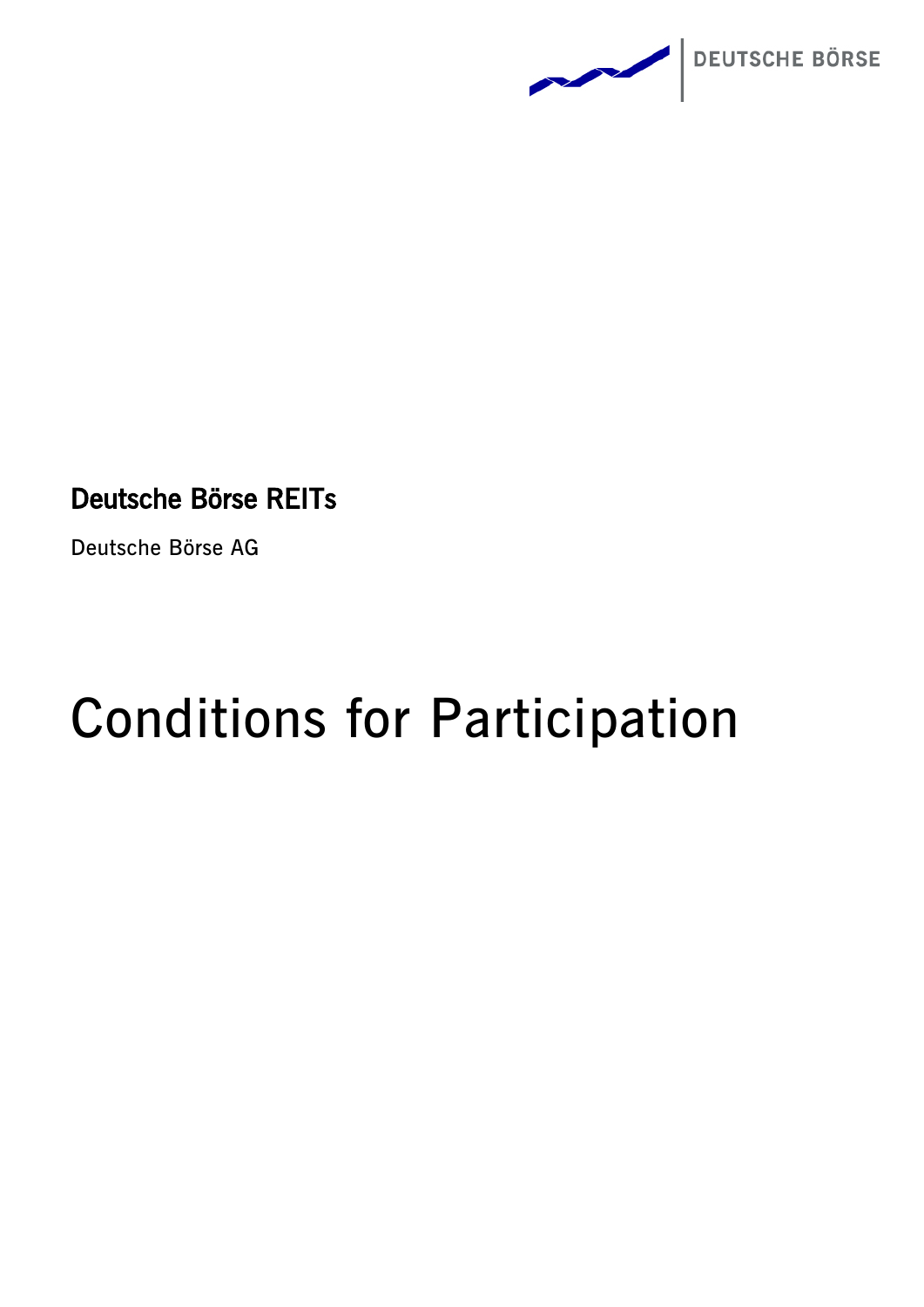Deutsche Börse AG

**Conditions for Participation REITs-Segment** (Non-binding translation)

21 April 2017 Page I

# Table of contents

| 1              |  |
|----------------|--|
| $\overline{c}$ |  |
| 3              |  |
| 4              |  |
| 5              |  |
| 6              |  |
| $\overline{7}$ |  |
| 8              |  |
| 9              |  |
| 10             |  |
| 11             |  |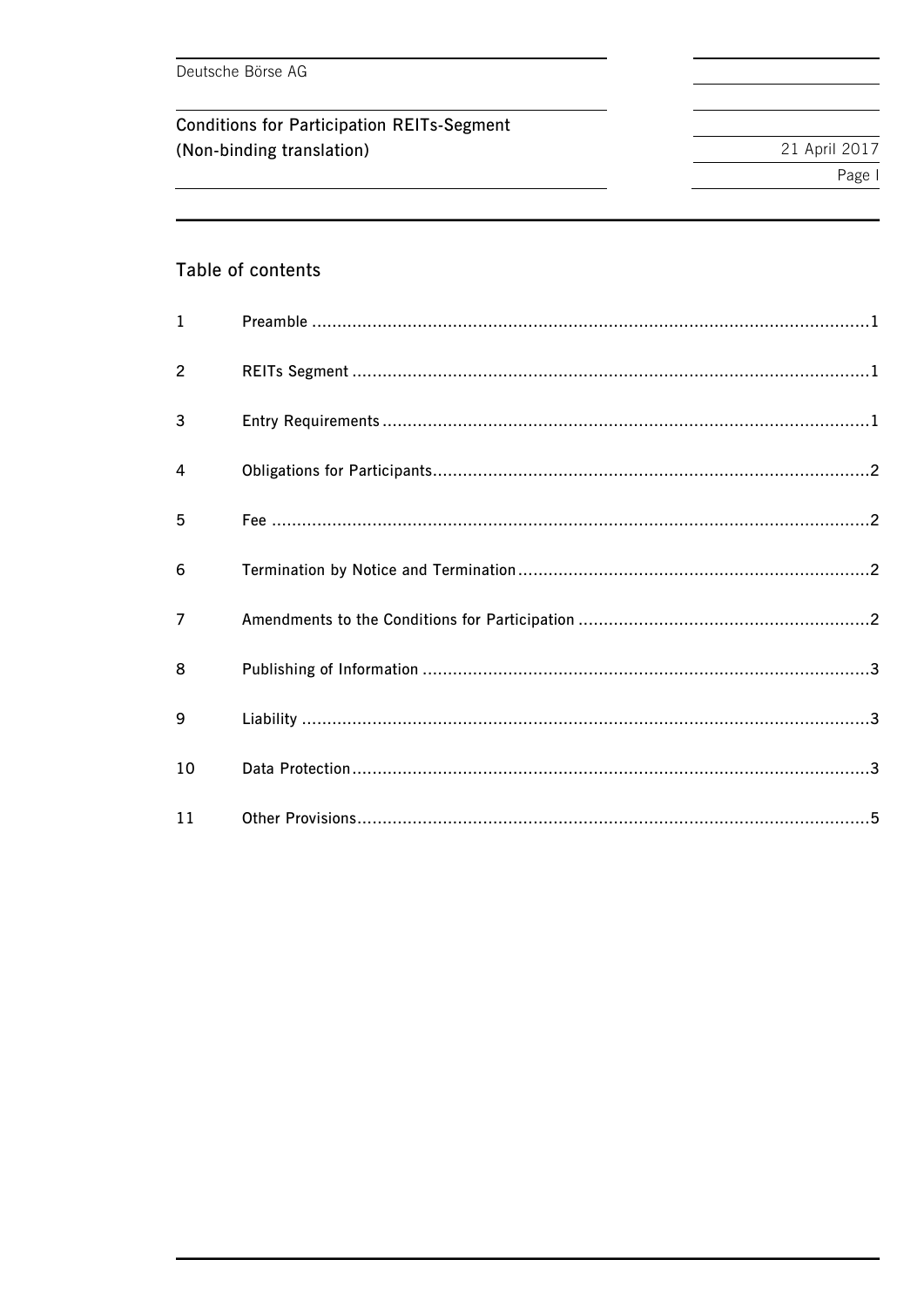**Conditions for Participation REITs-Segment (Non-binding translation)** 21 April 2017

Page 1

#### **1 Preamble**

Deutsche Börse REITs is a privately organized listing segment (hereinafter "REITs Segment") of Deutsche Börse AG (hereinafter "DBAG") for shares of real estate investment trusts with special fiscal status (hereinafter "REIT").

The REITs Segment serves the purpose of positioning of the asset category REIT on the capital market and strengthening liquidity. The segment is supposed to increase transparency and to promotionally highlight the REITs whose shares have been listed for trading on the regulated market (General Standard or Prime Standard) of the "Frankfurter Wertpapierbörse" (the Frankfurt stock exchange, hereinafter "FWB") or whose shares are included in the Open Market, Quotation Board, of DBAG at FWB (hereinafter "Quotation Board").

To companies, the REITs Segment offers high visibility and investors' attention as well as the opportunity to position and differentiate themselves as REIT on the capital market.

To investors, the REITs Segment allows high transparency and easy identification of REITs for a focused investment in companies listed on the stock exchange with REIT status.

Participation in the REITs Segment shall be subject to the following provisions.

# **2 REITs Segment**

- (1) DBAG provides a REITs Segment under the name of "Deutsche Börse REITs", which will be brought to the market as an independent listing segment for the stock brokerage of shares of REITs.
- (2) The trading of shares of REITs will take place in FWB's electronic trading system.
- (3) The regulations regarding the listing of shares for the regulated market and regarding the inclusion of shares in the Quotation Board shall remain unaffected.

# **3 Entry Requirements**

- (1) Any shares of REITs which are listed for trading on the regulated market or which are included in the Quotation Board, may participate in the REITs Segment. DBAG shall decide on such participation. There shall be no right to participation.
- (2) In case the shares of the REIT are listed for FWB's regulated market, the issuer has to apply for the participation in writing. In case the shares of the REIT are included in the Quotation Board, the applying participant of the open market has to apply in writing for participation in the REITs Segment. The entry application may be submitted at the same time as the application for listing for the regulated market or the application for inclusion in the Quotation Board.
- (3) REITs are any German public limited companies which fulfil the prerequisites as set forth in the act on German real estate investment trusts with shares listed on the stock exchange (hereinafter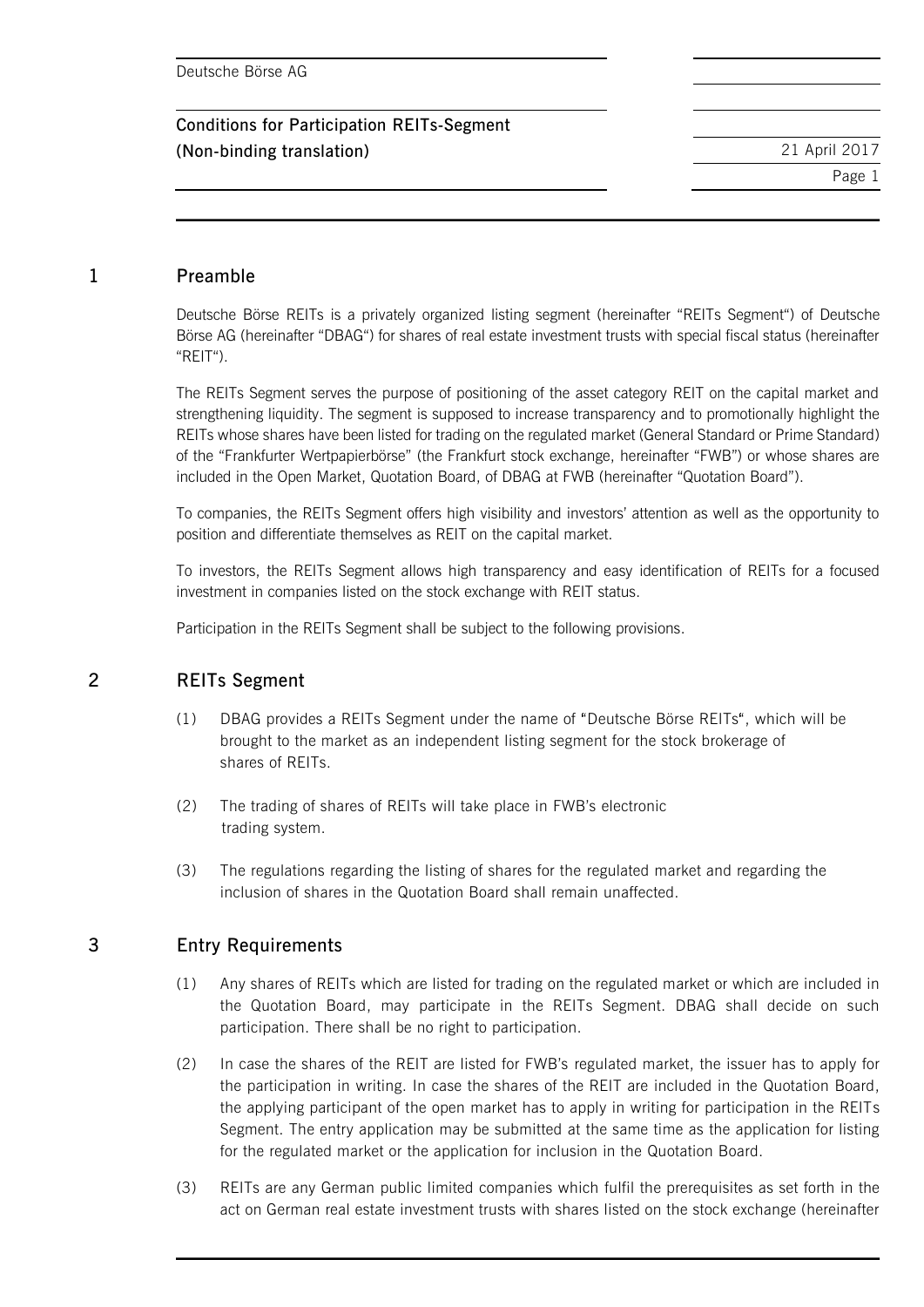| Deutsche Börse AG                                 |               |
|---------------------------------------------------|---------------|
| <b>Conditions for Participation REITs-Segment</b> |               |
| (Non-binding translation)                         | 21 April 2017 |
|                                                   | Page 2        |
|                                                   |               |

"REITG"), as well as any foreign public limited companies bearing a legal status comparable to the status of a German REIT as described in sentence 1.

- (4) The entry application shall be supplemented by suitable data showing the status of the REIT pursuant to paragraph (3) above. To the extent it seems necessary, DBAG may require provision of evidence on the status of the REIT pursuant to paragraph (3). DBAG shall check all documents and supporting documentation submitted to it for completeness and consistency.
- (5) DBAG shall decide on the inclusion application. The inclusion application may be refused even if the inclusion prerequisites are fulfilled.

# **4 Obligations for Participants**

- (1) The applicant pursuant to number 3 paragraph (2) sentence 1 is obligated to inform DBAG immediately if the status as a REIT pursuant to number 3 paragraph (3) is forfeited. Upon DBAG's written request, the applicant is obligated to supply DBAG with information on the existence of the status as a REIT. DBAG shall check such information for completeness and consistency.
- (2) Obligations resulting from the listing of the REIT's shares for trading on the regulated market or obligations resulting from the inclusion of the shares in the Quotation Board shall remain unaffected.

#### **5 Fee**

The participation in the REITs Segment is free of costs. However, costs resulting from the listing and introduction of the REIT's shares on the regulated market or resulting from the inclusion in the Quotation Board shall remain unaffected.

#### **6 Termination by Notice and Termination**

- (1) This agreement may be terminated at any time by either party giving four months' notice. The parties' right to terminate the agreement without notice on grounds of a serious cause shall remain unaffected. For DBAG a serious cause shall be at hand, above all, if the applicant pursuant to number 3 paragraph (2) sentences 1 does not comply with his / her obligations as participant pursuant to number 4 paragraph (1), in spite of a prior warning having been given.
- (2) Any termination of this agreement does not affect the listing of the REIT's shares for trading on the regulated market or the inclusion of the shares in the Quotation Board.
- (3) This agreement shall automatically terminate without notice upon termination of trading in the REIT's shares on the regulated market or in the Quotation Board.

# **7 Amendments to the Conditions for Participation**

(1) Amendments to these Conditions for Participation shall be made known to the applicant in writing or electronically no later than three weeks prior to their effective date. They shall be deemed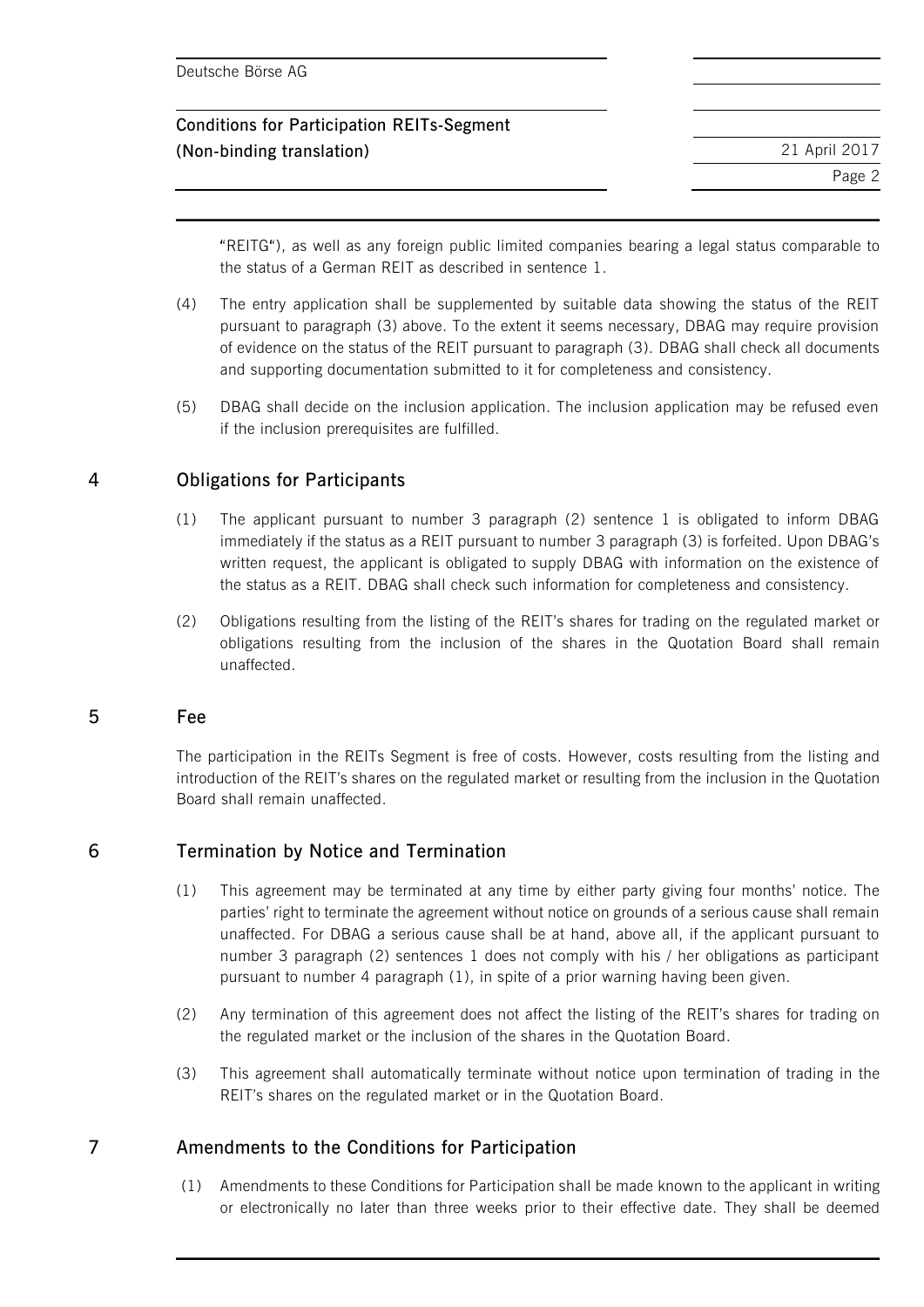| Deutsche Börse AG                                 |               |
|---------------------------------------------------|---------------|
| <b>Conditions for Participation REITs-Segment</b> |               |
| (Non-binding translation)                         | 21 April 2017 |
|                                                   | Page 3        |

approved if the applicant does not submit an objection in writing or electronically prior to such effective date. DBAG shall specifically point out such deemed approval in its offer.

(2) In case of an objection pursuant to Paragraph 1, DBAG may terminate the applicant's participation giving six weeks prior notice. The right to termination for good cause remains unaffected.

#### **8 Publishing of Information**

- (1) DBAG is entitled to publish the documents and supporting documentation submitted to it by the applicant pursuant to number 3 paragraph (2) sentence 1 and to make such documents and supporting documentation publicly available.
- (2) Furthermore, DGAB shall be entitled to publish the commencement of participation in the REITS segment as well as the end of participation due to termination or termination by notice.
- (3) Publications by DBAG in accordance with these Conditions for Participation shall occur on its internet website under www.xetra.com. DBAG shall be entitled to use other electronic media for publication.

#### **9 Liability**

- (1) DBAG shall be liable for damages caused culpably by violation of a fundamental contractual obligation arising to DBAG from these Conditions for Participation. However, in case of simple negligence, the liability of DBAG shall be limited to the compensation of the typical foreseeable damage. Furthermore, the liability of DBAG shall be excluded provided that DBAG did not cause the damage intentionally or through gross negligence. The statutory liability of DBAG particularly in cases of culpable violation of life, body and health shall also remain unaffected.
- (2) DBAG shall not be liable for accuracy of content, availability and up-to-dateness of the information received pursuant to these Conditions for Participation. DBAG shall particularly not be liable for the creditworthiness of the applicants or for the legal permissibility of the issuance of the REIT's shares or for the economic risk of such issuance. Similarly, DBAG shall not accept liability for loss or damage, whatever their nature may be, incurred by third persons in connection with the issue, marketing, listing or trade of the REIT's shares, nor for the existence of the status as a REIT pursuant to number 3 paragraph (3).
- (3) If, by culpable behaviour, in particular by violation of obligations according to these Conditions for Participation, the applicant has contributed to the occurrence of the damage, the principles of contributory negligence determine to what extent DBAG and the applicant have to bear the damage.
- (4) DBAG shall not be liable for damages which are attributable to force majeure, tumult, warlike or natural events or to other events for which it is not responsible (e.g. strike, lockout, traffic block, decrees by public authorities) or to technical problems which have been caused non-culpably.

# **10 Data Protection**

(1) In order to fulfil their obligation to monitor the orderly trading and trade settlement, DBAG shall record incoming and outgoing calls on the telephone lines announced via circular. These recordings shall be deleted after expiration of ten years at the latest.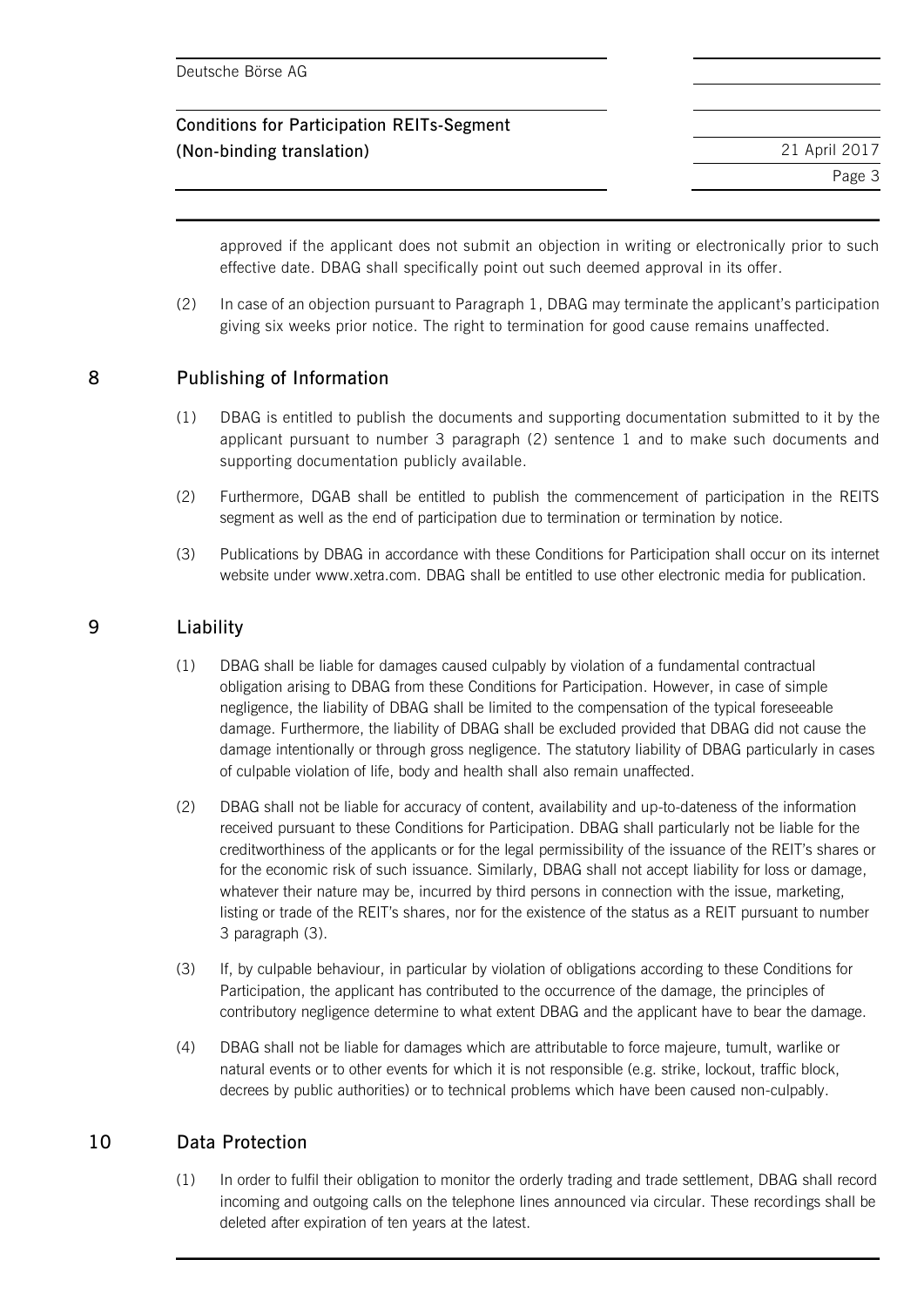| Deutsche Börse AG |  |
|-------------------|--|
|-------------------|--|

# **Conditions for Participation REITs-Segment (Non-binding translation)** 21 April 2017

Page 4

- (2) Data collected pursuant to Paragraph 1 whose nondisclosure is in the interests of the applicants or third parties – in particular personnel data as well as operating and business secrets – shall only be used for the purpose named in Paragraph 1 and only if the clarification of facts relevant therefore is not possible or acceptable by other means of finding or evidence. In cases of Clause 1, collected data may be transferred to the authorities named in § 10 Paragraph 1 Clause 3 German Stock Exchange Act (Börsengesetz), provided these authorities need to have knowledge of the data in order to fulfil their obligations.
- (3) DBAG and the applicant undertake, during and after the duration of their business relation, to keep secret and secure against unauthorised access all information to which they have been granted access by the respective other party, by their affiliates, consultants or by any other third party acting on the behalf of such other party in connection with their business relation, or which they have gained knowledge of.
- (4) Each party shall also submit all persons and companies which are charged with the provision of services from these Conditions for Participation to the same obligations to secrecy which they have submitted to themselves. The Parties are entitled to disclose information to companies affiliated with such parties within the meaning of § 15 AktG as well as to their service providers to the extent that such disclosure is necessary for business operations and to the extent that the recipients of such information are obligated to keep such information strictly confidential. Each party is entitled to disclose information to third parties, in particular to public bodies, to the extent that such disclosure is necessary because of applicable law or because of acts of authorities. The other party is to be given advance notification of the disclosure in writing; in the event that such advance disclosure is not permissible, the notification shall occur immediately after elimination of the impediment. § 10 of the German Stock Exchange Act (Börsengesetz) shall remain unaffected.
- (5) The following information is exempt from the obligation to secrecy; information
	- which is publicly available and which was already known to the receiving party at the time of receipt or which was subsequently published by the forwarding party, or
	- which was developed independently and autonomously by the receiving party without having had knowledge or use of equivalent information of the other party, or
	- which was disclosed to the receiving party by a third party, such third party, to the best of the receiving party's knowledge, being entitled to such disclosure and not being submitted to an obligation to secrecy, or
	- which may be published according to these Conditions for Participation.

Companies which are affiliated with DBAG pursuant to § 15 AktG are entitled to record, process and use information if and only if

- a) they are obligated to keep such information secret,
- b) such recording, processing and usage occurs in order to carry out the contract or in order to analyse or improve the quality of their services or of their service portfolio or for customer information and